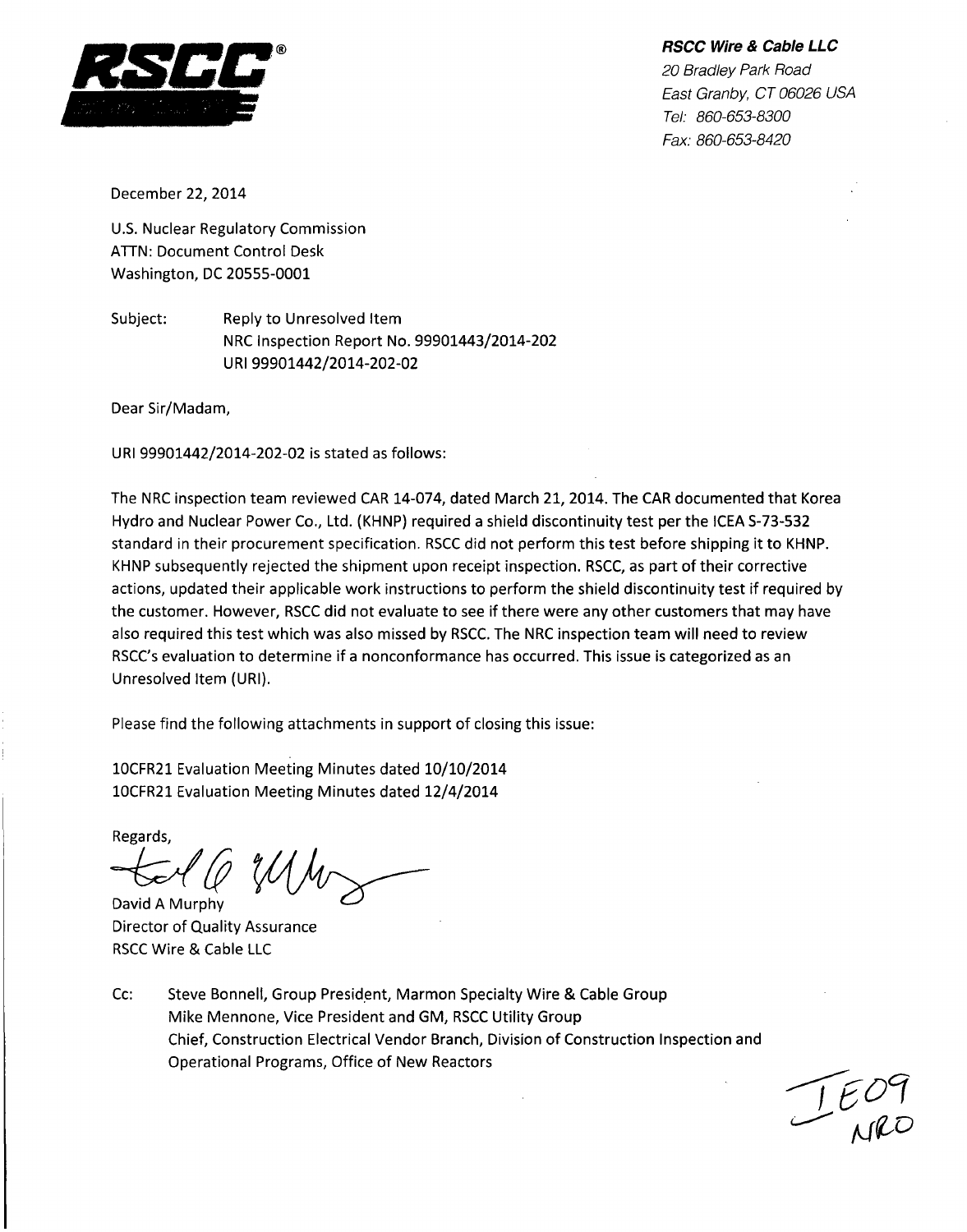### 10CFR21 EVALUATION

Date: October 10, 2014

Attendees: Mike Mennone - VP & GM, Utility Cell E Rasmussen - Director of Engineering David Murphy - Director of **QA**

Required Evaluation Completion Date: December 9, 2014

Reference: NCR 5300-QN202-01428 - Shield Discontinuity Test Failures

### Potential Defect:

The shield continuity tests required by S-73-532 were not identified as required tests on cables with copper tape shields for the SKN 3&4 project.

### RSCC Wire **&** Cable Evaluation of the Potential Defect:

RSCC must identify each product code that uses a copper tape shield and evaluate if the requirement for a shield continuity test is identified. Those product codes that do not have the test called out will be further evaluated against the procurement requirements of the customer for applicability of the test.

Specification Engineering will review the product codes and contact **QA** when the applicable product codes have been identified.

 $1021$ 

David A Murphy, Director of QA **<sup>6</sup>**

Cc: Steve Bonnell - President Robert Gehm - Manager of Applications Engineering Dan Mainstruck -Manager, Specification Engineering Ross Murphy- Specification Engineer